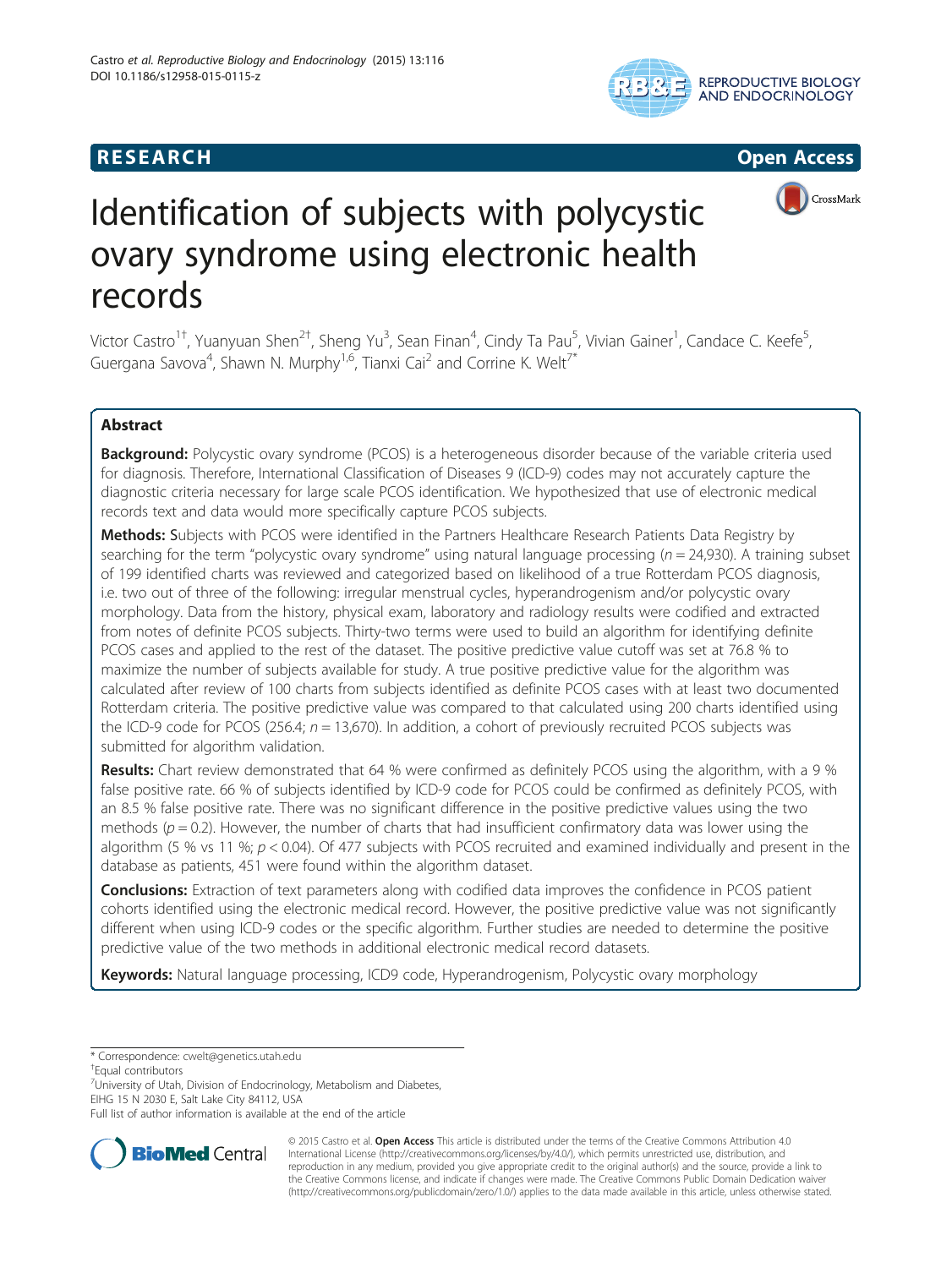#### Background

Polycystic ovary syndrome (PCOS) is the most common endocrine disorder in reproductive age women. The diagnosis is based on its cardinal features, including irregular menstrual cycles, hyperandrogenism and polycystic ovary morphology, with two out of three features required for the diagnosis in the absence of other disorders causing the same symptoms [[1, 2](#page-7-0)]. Additional features are variable, with obesity exacerbating hyperandrogenism and risk for metabolic disorders including impaired glucose tolerance, type 2 diabetes and metabolic syndrome [\[3](#page-7-0)–[5](#page-7-0)]. The associated features depend on the diagnostic criteria employed [[5](#page-7-0)–[7](#page-7-0)], which differ depending on the specialty of the recruiting physician [\[8](#page-7-0)].

Based on the heterogeneous features and the need to rule out other diagnoses before PCOS is ascertained, it may be difficult to use codified data from the electronic medical record to confidently identify patients with PCOS. The most readily available identifier, the International Classification of Diseases, 9<sup>th</sup> edition code (ICD-9), misclassified 13–20 % of adolescents with PCOS [\[9](#page-7-0)]. Conversely, PCOS was confirmed as a diagnosis in only 73 % of adolescents in a separate study [[10](#page-7-0)]. In adult women identified with PCOS using an ICD-9 code, 28 % had documented anovulation and clinical hyperandrogenism in the record, whereas an additional 52 % had only one of these features documented [[11\]](#page-7-0). Additional validation is needed to determine whether the ICD-9 code is accurate in identifying adult women with PCOS.

Other codified data that could be useful to corroborate the diagnosis of PCOS include laboratory measurements and ultrasound results. However, an elevated androgen level is not necessary for a diagnosis of PCOS in the setting of clinical hyperandrogenism and measured levels may be altered by treatment. Further, while laboratory tests could be used to exclude patients with other diagnoses, the results may not be electronically available. Current procedural technology codes may be available to indicate that a pelvic ultrasound was performed. However, the necessary ultrasound parameters for the diagnosis of polycystic ovary morphology, such as ovarian volume, are not typically codified data and cannot be captured as confirmatory information for a PCOS diagnosis. Taken together, the specificity of the ICD-9 code when at least one available confirmatory PCOS feature was available in the electronic medical record is approximately 70–80 %, but other confirmatory codified data may not be readily available. Therefore, more extensive analyses may be needed to identify women with PCOS in electronic medical records.

Natural language processing takes electronic free text and codifies the data into computationally functional categories [\[12](#page-7-0)]. These categories can be used to establish diagnostic features useful for selecting women with PCOS and confirming the presenting features. We identified a cohort of women with PCOS using ICD-9 codes and identified a second cohort using natural language processing along with codified data. The primary outcome of the study was a comparison of the positive predictive value of the PCOS diagnosis using the ICD-9 code compared to an algorithm used to identify PCOS that incorporated natural language processing and codified data. The secondary outcome was validation of the algorithm cohort using a previously identified, wellphenotyped cohort of subjects with PCOS. The data highlight the utility and limitations of using natural language processing to accurately identify large sets of women with PCOS.

#### **Methods**

# Data source

The primary data source was the Partners Healthcare Research Patients Data Registry (RPDR), spanning more than 20 years of data from 4.2 million patients. The database contains over 227 million encounters, 193 million coded ICD-9 diagnoses, 105 million medications, 200 million procedures, 852 million lab values and over 55 million unstructured clinical notes, which are a combination of outpatient visit notes, inpatient discharge summaries, radiology reports, and others. The RPDR population is approximately 55 % female, 72 % Caucasian and patients have an average age of 45.7 with a standard deviation of 23.2 years.

We initially identified women with PCOS using the ICD-9 code 256.4 in the RPDR database  $(n = 13,670)$ . Two hundred randomly identified charts were reviewed individually for confirmation of a PCOS diagnosis. Twelve records had no notes, labs or ultrasounds available, and were not included in the final count.

Subsequently, an initial, broadly defined dataset (referred to as the broad data 'mart';  $n = 265,481$ ) was identified using the ICD-9 code for PCOS and other potentially relevant ICD-9 codes for inclusion and exclusion of polycystic ovary syndrome (Additional file [1](#page-6-0): Figure S1 and Table S1). Women, aged 18 to 74 years, with more than one longitudinal medical record note greater than 50 characters were included in the search. Inclusion codes were PCOS (256.4), menstrual disorders (626.x), female infertility (628.x), hirsutism (704.1), alopecia (704.00), acne (706.x) and diabetes complicating pregnancy (648.0x) (Additional file [1:](#page-6-0) Table S1 and Figure S1). Ovarian procedures, including wedge resection (65.22 and 65.24), medications (topical acne agents, metformin and isotretinoin) and laboratory tests (high testosterone and DHEAS) were also included.

A second refined datamart was created, which included women between the ages of 18 and 40 years with at least one mention of the term 'PCOS' in a clinical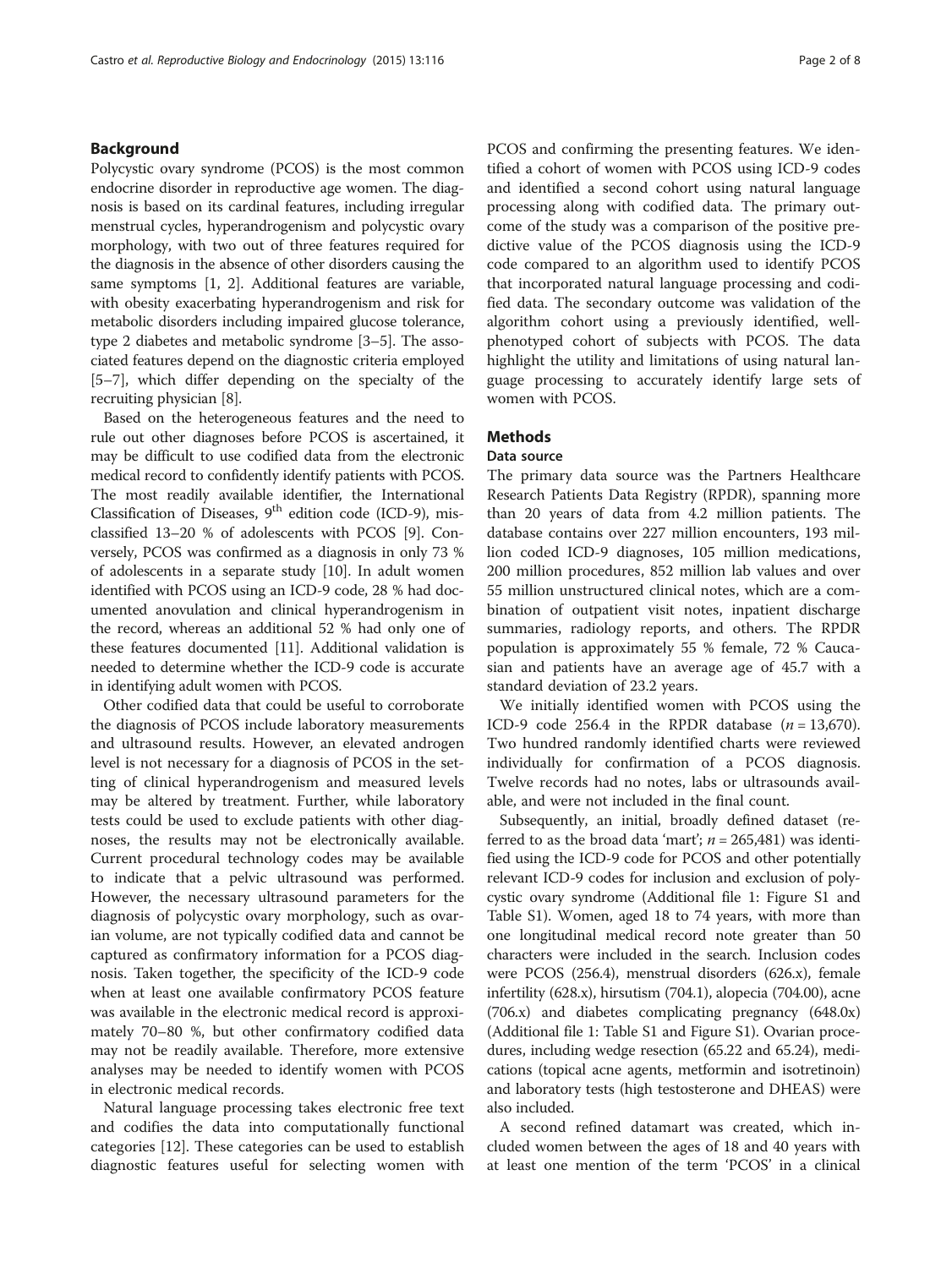note at Massachusetts General Hospital (MGH) or Brigham and Women's Hospital (BWH) (refined datamart; Additional file [1:](#page-6-0) Figure S1). Women with a history of fibroids (ICD-9 654.1\*), ovarian cysts (ICD-9 620.2\*), any eating disorder (307.1\*, 307.5\*), premature ovarian failure (ICD-9 256.3\*), Cushing syndrome (ICD-9 255.0\*), endometriosis (ICD-9 617.\*) or a history of elevated prolactin (LOINC group: PRL), 17 hydroxy progesterone (LOINC group: 17OHPROG), urine free cortisol (LOINC group: U-F) or follicle-stimulating hormone (LOINC group: FSH) were excluded from the refined datamart (Additional file [1](#page-6-0): Figure S1 and Table S2).

The data marts consisted of all electronic records for study patients stored using the i2b2 software (i2b2 v1.6.04; USA) [[13\]](#page-7-0). The i2b2 system is a scalable computational framework for managing human health data and the Workbench facilitates analysis and visualization of such data. The Partners Institutional Review Board approved all aspects of this study and the usual safeguards for human subjects' data were applied.

#### Training Set

The full electronic medical record of 50 women sampled randomly from the initial broadly defined datamart and 199 women sampled randomly from the refined datamart

population were reviewed by a board-certified clinician investigator (CKW). Patients were classified as definite PCOS, probable PCOS, definite NOT PCOS, or not enough information. A subset of 20 notes from the refined datamart was reviewed by an additional investigator to assess inter-rater reliability of the sample (CCK). For patients classified as true cases (definite or probable), related signs and symptoms, comorbidities and other phenotypes were abstracted from the medical record to inform feature selection and model training for NLP analysis (Table 1).

#### NLP analysis

An expert-defined list of terms (custom dictionary) was created including clinically-relevant phenotypic features of PCOS (i.e. 'alopecia', 'hirsutism'), terms related to comorbidities of PCOS ('obesity, 'infertility') as well as terms related to potential competing diagnosis (i.e. 'Cushing's syndrome', 'eating disorder', hypothalamic amenorrhea). The terms were then mapped to the Systemized Nomenclature of Medicine-Clinical Terms (SNOMED-CT), a hierarchically organized clinical health care terminology index with over 300,000 concepts, to allow for variations in language use, or the RxNorm, a normalized naming systemic for generic and branded drugs.

Table 1 Polycystic ovary syndrome related signs, symptoms, comorbidities, medication, laboratory results, ultrasound findings and other phenotypes abstracted from the medical record to inform feature selection and model training for natural language processing (NLP) analysis

| Feature                                                           | Parameter                                          | Source                  |  |  |
|-------------------------------------------------------------------|----------------------------------------------------|-------------------------|--|--|
| PCO morphology                                                    | Ovarian volume >10                                 | Pelvic ultrasound       |  |  |
| PCO morphology                                                    | $\geq$ 12 follicles or PCO morphology in text      | Pelvic ultrasound       |  |  |
| Hyperandrogenism                                                  | Elevated testosterone, DHEAS or androstenedione    | Laboratory data         |  |  |
| Hyperandrogenism                                                  | Hirsutism                                          | Note                    |  |  |
| Hyperandrogenism                                                  | Ferriman Gallwey Score                             | Physical exam           |  |  |
| Hyperandrogenism                                                  | Acne                                               | Physical exam or note   |  |  |
| Hyperandrogenism                                                  | Alopecia, Hair loss, balding                       | Physical exam or note   |  |  |
| Irregular menses                                                  | Cycle length                                       | Note                    |  |  |
| Irregular menses                                                  | Irregular menses, oligomenorrhea, amenorrhea, etc. | Note                    |  |  |
| Hyperandrogenism                                                  | Clitoromegaly                                      | Physical exam           |  |  |
| Associated Features                                               |                                                    |                         |  |  |
| Acanthosis Nigricans                                              | Acanthosis                                         | Physical exam           |  |  |
| Gestational Diabetes                                              | Gestational diabetes                               | Note                    |  |  |
| Infertility                                                       | Anovulatory infertility                            | Note                    |  |  |
| Obesity                                                           | Obesity                                            | Physical exam or note   |  |  |
| Type 2 diabetes                                                   | Type 2 diabetes                                    | Laboratory data or note |  |  |
| Pertinent Negatives                                               |                                                    |                         |  |  |
| Excessive exercise                                                | Exercise history                                   | Note                    |  |  |
| Chronic opioid or drug use                                        | Substance history                                  | Note                    |  |  |
| BMI or Hypothalamic amenorrhea history<br>Hypothalamic amenorrhea |                                                    | Physical exam or note   |  |  |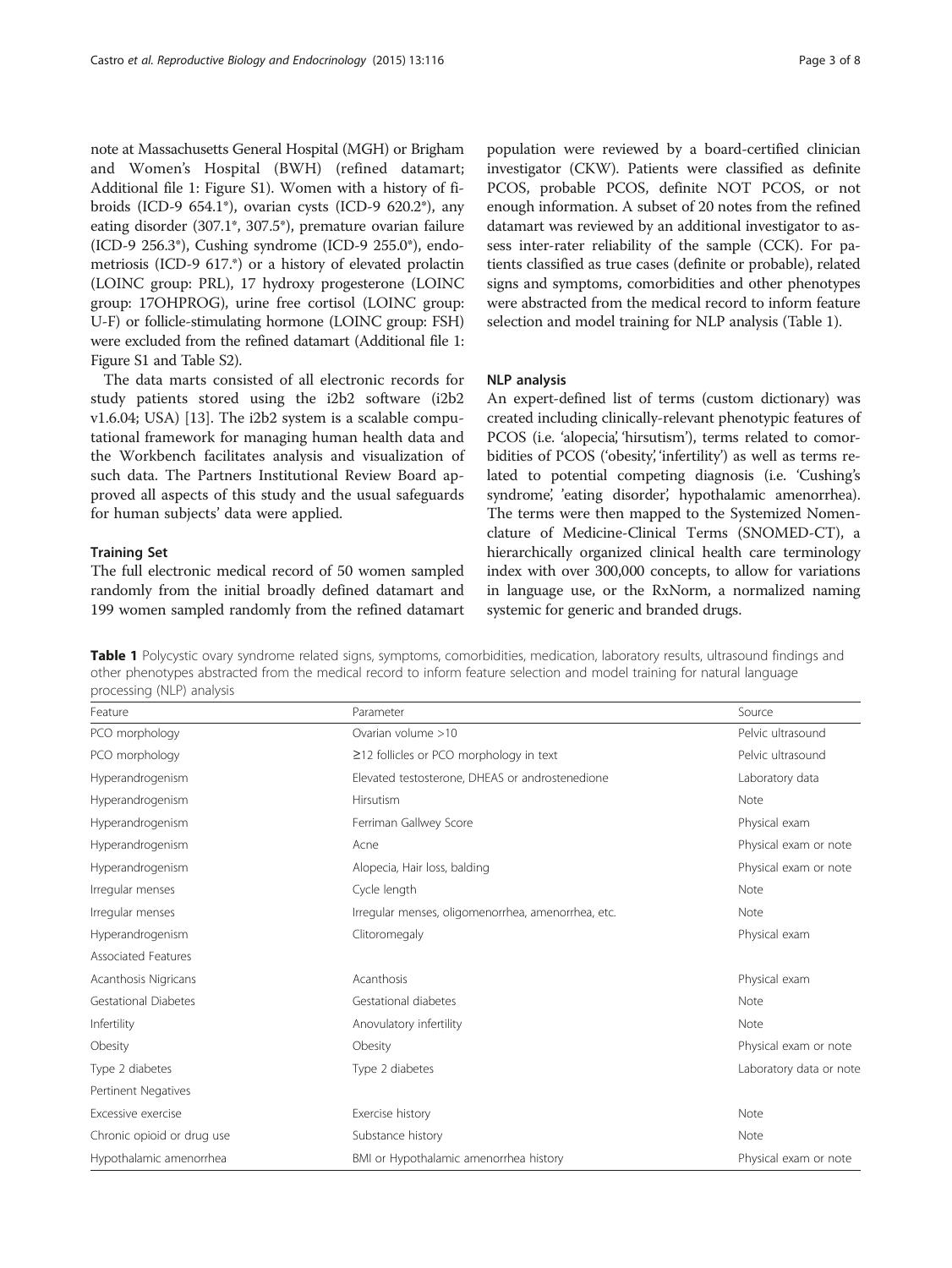<span id="page-3-0"></span>Outpatient notes, discharge summaries, radiology reports, operative notes and pathology reports were then processed using the clinical Text Analysis and Knowledge Extraction System (cTAKES) [[14\]](#page-7-0), which processes clinical text notes and identifies a term mentioned in the text, along with qualifying attributes (i.e., negated, nonnegated, current, history of, family history of ). We computed the number of times each term was mentioned across all notes for each patient.

#### Training a classification algorithm

A proportional odds kernel machine (POKM) regression procedure for ordinal outcomes prediction [\[15](#page-7-0)] was performed on the training set of 198 subjects with available data. The training set consisted of 46 features and the chart-reviewed gold standard PCOS label taking three ordinal levels: definite PCOS (PCOS<sub>D</sub>), probable PCOS  $(PCOS<sub>P</sub>)$  and no PCOS. The POKM with Gaussian kernel, incorporating non-linear effects of the predictors, improves the prediction performance of the final classification algorithm. The tuning parameters required in the modeling were selected based on the cross-validation and Akaike information criteria as discussed previously [[15\]](#page-7-0). The algorithm was applied to the remaining subjects in the refined datamart and probabilities of having PCOS<sub>D</sub> and PCOS<sub>P</sub> were assigned to each subject. A subject is classified as PCOS positive if the predicted probability of having PCOS<sub>D</sub>,  $p_{\text{PCOS}_D}$ , exceeds a threshold value. The threshold value was chosen to ensure that among those classified as PCOS positive, 75 % have PCOS<sub>D</sub>.

# Controls

Patients with at least one visit to a women's health clinic at MGH or BWH and no mention of the term PCOS in a clinical note and no history of clinically-relevant features of PCOS were selected as controls for the study (control pool). Patients selected by the classification algorithm were then matched 1:10 to women in the control group on the basis of age, gender, number of recorded events (diagnosis, procedures lab tests and

medications) and earliest and most recent visit in the health system.

### Validation

For PCOS subjects identified using ICD-9 codes and predicted definite PCOS and probable PCOS using the algorithm, 200 and 191 charts were reviewed, respectively. The number of chart-review validated PCOS subjects was determined to provide a true positive predictive value. A diagnosis of PCOS was confirmed if at least two of the following three features were present: 1) history or physical exam evidence of hirsutism, acne or alopecia, or an elevated total testosterone or DHEAS level [\[5](#page-7-0)], 2) irregular menses as documented in the history, and/or 3) polycystic ovary morphology on ultrasound reports consisting of a volume of at least 10 mL in an ovary without a dominant follicle or cyst and/or a description of a large number of follicles [[1\]](#page-7-0). Presence of one confirmatory feature was considered probable PCOS. Presence of an exclusionary diagnosis, such as anorexia nervosa, hypothalamic amenorrhea or primary ovarian insufficiency was considered definitely not PCOS.

In addition, a list of medical records from subjects recruited with PCOS for a previous study  $(n = 693)$  was submitted to determine whether they appeared in the PCOS subject dataset after the algorithm was applied [[16\]](#page-7-0). These subjects had physical exam, laboratory and ultrasound data that confirmed a diagnosis of PCOS by the NIH criteria, as previously described [[5](#page-7-0)].

### Results

Using ICD-9 codes, 200 charts (total  $n = 13,670$ ) were examined to identify confirmatory criteria for the diagnosis of PCOS (Table 2). A total of 132 subjects had 2 confirmatory findings that documented the diagnosis of PCOS, while 29 had one confirmatory finding. The positive predictive value was 74 % for definite PCOS and 90 % for definite and probable PCOS. Of those with two confirmatory findings, 84 % had PCOS documented using NIH criteria. Twenty-two subjects had no confirmatory information for the diagnosis of PCOS. There was a 9.5 % false positive

Table 2 Comparison of true polycystic ovary syndrome (PCOS) on chart review in women with PCOS determined using ICD-9 codes or using an algorithm incorporating natural language processing and codified data

| Method                           | ICD-9 Code | PCOS Algorithm-definite | PCOS algorithm-probable | $P$ value* |
|----------------------------------|------------|-------------------------|-------------------------|------------|
| Number of Charts                 | 200        | 150                     | 41                      |            |
| Chart Reviewed Definite PCOS (%) | 132 (66)   | 98 (65)                 | 25(61)                  | $0.2*$     |
| Chart Reviewed Probable PCOS (%) | 29(14.5)   | 33(22)                  | 7(17)                   | 0.2        |
| Not PCOS (%)                     | 17 (8.5)   | 10(7)                   | 8(20)                   | 0.9        |
| Unable to Determine (%)          | 22(11)     | 9(6)                    | (2)                     | 0.04       |

For the algorithm PCOS diagnoses, Definite or Probable were defined by probability cutoff levels. Chart reviewed definite PCOS had at least two confirmatory diagnostic criteria to support the diagnosis and probable had at least one confirmatory criterion

 $*$ The  $p$  value for the algorithm was calculated using both the definite and probable categories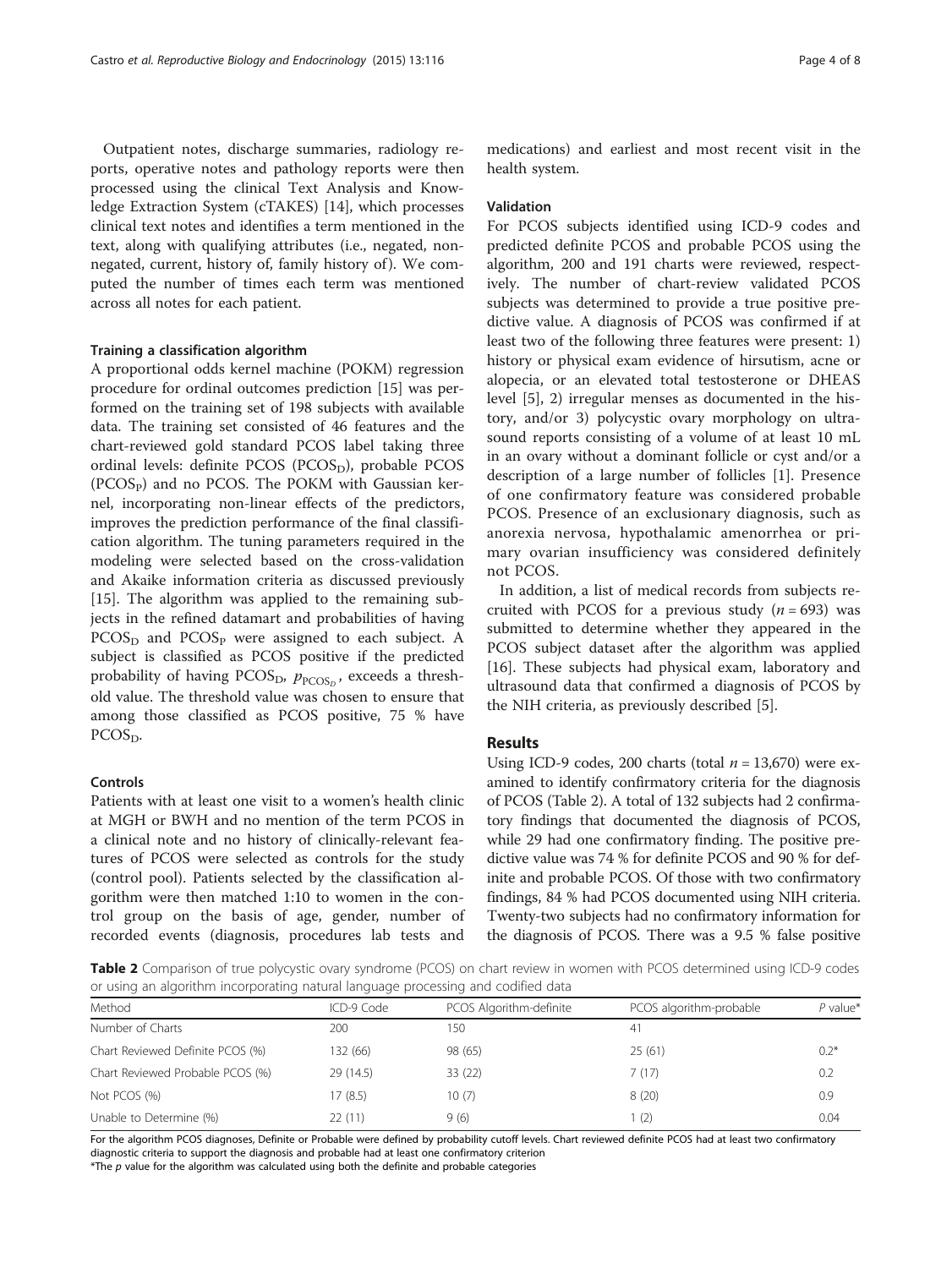rate, with exclusionary diagnoses including primary ovarian insufficiency  $(n = 4)$ , endometriosis  $(n = 1)$ , hyperprolactinemia ( $n = 2$ ), premenstrual dysphoric disorder  $(n = 1)$ , eating disorder  $(n = 3)$ , hypothalamic amenorrhea (*n* = 1) opioid use (*n* = 1), pituitary tumor (*n* = 1), mistaken diagnosis ( $n = 2$ ) or family history, only ( $n = 1$ ).

In contrast, an initial review of random notes from the broad datamart (Additional file [1](#page-6-0): Table S1) identified only 1/17 (5.8 %) with a confirmed diagnosis of PCOS. Differences included a broad range of diagnostic codes used to widen the pool for subsequent algorithm development and no upper age limit. Therefore, age less than 45 at the time of diagnosis or presenting feature was added as an inclusion criteria and eating disorders were added to the exclusion criteria ( $n = 178,510$ ). However, only 6/50 (12 %) subjects had definite or probable PCOS. The proportion of definitely positive PCOS subjects was too low to proceed with algorithm development, based on previous experience [[17\]](#page-7-0).

In the refined datamart, a total of 13,077 patients met the criteria for the study population after exclusions were applied (Additional file [1](#page-6-0): Table S2). The refined datamart overlapped with the broad datamart (71 %), but included additional subjects not identified using codified data (Additional file [1:](#page-6-0) Figure S1). Of the 200 randomlyselected patients in the training set, 93 (46.5 %) were classified as definite PCOS and 59 (29.5 %) as probable PCOS. There were 17 subjects who did not have PCOS for an 8.5 % false positive rate. Thirty-one subjects (15.5 %) did not have available information to confirm the diagnosis of PCOS. The positive predictive value was 85 %, for definite and probable PCOS, similar to that using the ICD-9 codes  $(p = 0.7)$ .

#### Algorithm results

The data from 198 subjects in the training set were evaluated with the cTAKES results. Data were collapsed into 36 NLP and 14 codified terms after removing terms that were not found in at least 10 % of subjects. Using these terms, the area under the curve of the algorithm for classifying  $PCOS<sub>D</sub>$  was 0.87. A cutoff of 0.392 was chosen to achieve a positive predictive value of 0.75 for  $PCOS<sub>D</sub>$  and to maximize the number of subjects identified. The positive predictive value for definite/probable PCOS was 91 % (95 % confidence intervals: 0.84-0.96). This cut-off value classifies 6295 patients in the data mart (48.6 %) as definite PCOS.

A subset of 150 charts from subjects with definite PCOS and 41 charts from subjects with probable PCOS were reviewed based on previous studies in diseases with a similar prevalence (Table [2](#page-3-0)) [\[17](#page-7-0), [18](#page-7-0)]. When the definite and probable PCOS categories were combined, the review demonstrated a positive predictive value of 96 %. Further, stringent requirements for documentation of two Rotterdam criteria in the record resulted in a 68 % positive predictive value. The majority of these definite PCOS subjects (81 %) also met the NIH criteria for PCOS. The false positive rate was 10 %. The validated categories were not different using ICD-9 codes, extracting subjects using the term "PCOS" in the electronic medical record or using the algorithm ( $p = 0.2$ ). However, the proportion of subjects for which the diagnosis of PCOS could not be determined was significantly lower (5 vs 11 %;  $p < 0.04$ ).

# Validation results

Of the 693 subjects with PCOS recruited through a previous study, 451 were present in the broad datamart and a subset of 201 was present in the refined datamart. The majority of subjects with PCOS recruited for the previous study did not appear in the datamart because they did not have a sufficient number of notes; they were not patients in the Partner's system ( $n = 178$ ), were seen at a Partners hospital other than MGH or BWH  $(n = 12)$ , or were employees ( $n = 26$ ). The second most common reason for non-inclusion in the datamart was a documented mildly elevated prolactin that was subsequently normal  $(n = 17)$ , was drawn during pregnancy or postpartum  $(n = 3)$  or was drawn after starting medication that raised prolactin after participation in the study  $(n = 3)$ . Two subjects had an elevated urine free cortisol but were confirmed not to have Cushing syndrome. None of the PCOS subjects appeared in the control set.

Demographics of cases in the validated cohort and controls Cases were slightly younger than controls (Table [3\)](#page-5-0). The cases were also less likely to have had a pregnancy documented at one of the Partner's hospitals. The difference may be based on the design of the study, because all controls were required to have presented for a visit for women's health. The lifetime maximum BMI was also greater in the cases than in the controls.

#### **Discussion**

Using IDC-9 codes or identifying subjects using an algorithm consisting of terms identified in electronic medical records along with codified data from definite PCOS subjects resulted in no significant difference in the positive predictive value for identification of PCOS subjects. However, the use of the algorithm resulted in fewer subjects with absent documentation confirming the PCOS diagnosis. Thus, the use of ICD-9 codes or an algorithm incorporating terms pertinent to the PCOS diagnosis results in a reasonable rate of identifying true cases with PCOS in the Partners Healthcare RPDR. Nevertheless, the use of the developed algorithm may improve confidence in large scale collections and data inquiry by removing indeterminate subjects in studies of PCOS.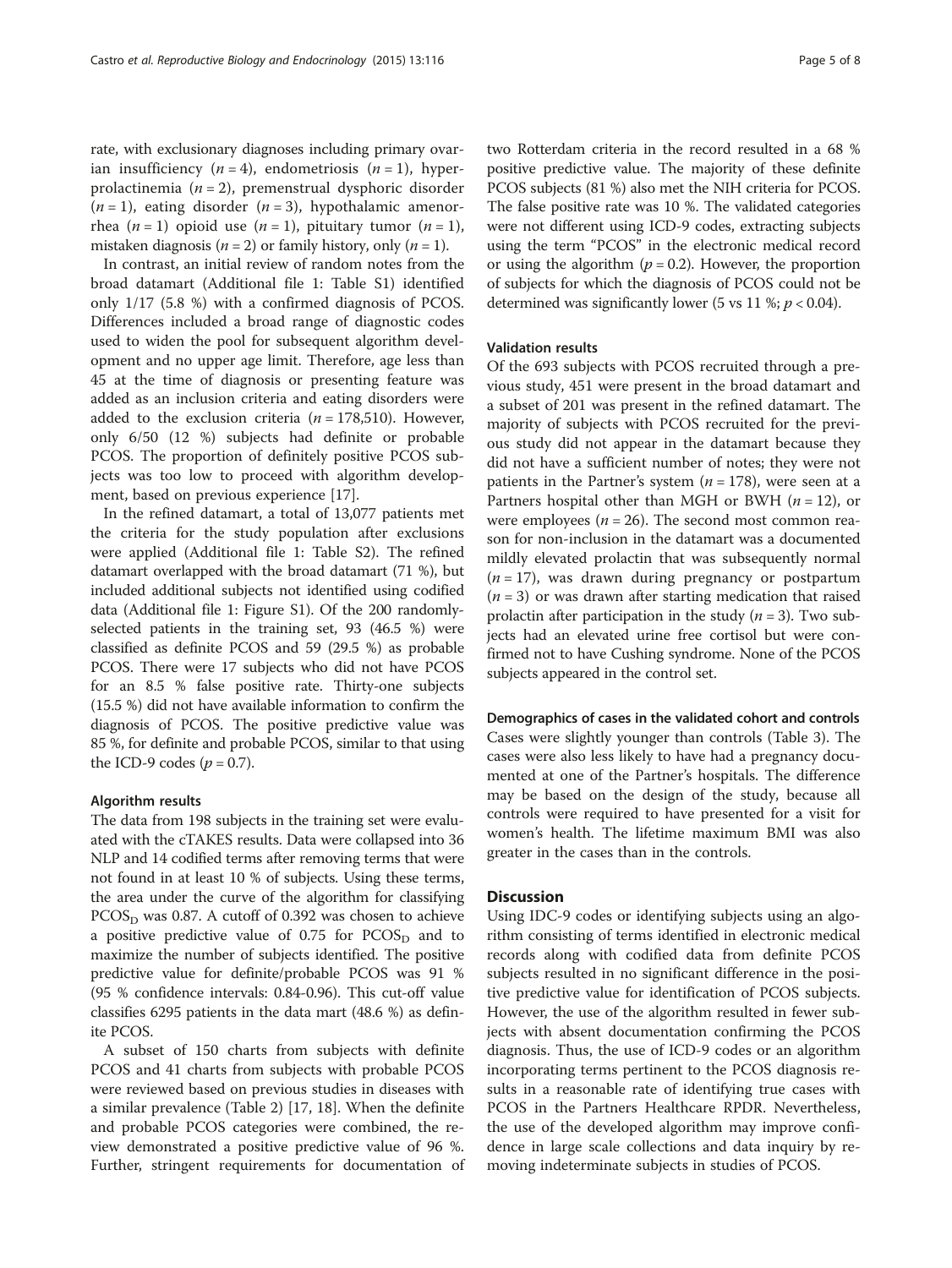|                          |                            | PCOS Cases<br>6,295 |      |            | PCOS Controls<br>59,456 |      |         |
|--------------------------|----------------------------|---------------------|------|------------|-------------------------|------|---------|
|                          | N                          |                     |      |            |                         |      |         |
|                          |                            | Proportion          |      | Proportion |                         |      |         |
| Gender                   | Female                     | 1.00                |      |            | 1.00                    |      |         |
| Age                      | 18-25                      | 0.15                |      |            | 0.11                    |      |         |
|                          | $26 - 35$                  | 0.45                |      |            | 0.37                    |      |         |
|                          | $36 - 45$                  | 0.35                |      |            | 0.33                    |      |         |
|                          | 46-55                      | 0.05                |      |            | 0.13                    |      |         |
|                          | 56-65                      | 0.00                |      |            | 0.06                    |      | 0.03    |
| Insurance                | Private                    | 0.71                |      |            | 0.67                    |      |         |
|                          | Public-Medicaid            | 0.05                |      |            | 0.08                    |      |         |
|                          | Public-Medicare            | 0.01                |      |            | 0.02                    |      |         |
|                          | Public-Other               | 0.08                |      | 0.11       |                         |      |         |
|                          | Other                      | 0.09                |      |            | 0.10                    |      |         |
|                          | Unknown                    | 0.05                |      |            | 0.03                    |      | 0.9     |
| Race                     | White                      | 0.63                |      |            | 0.64                    |      |         |
|                          | Asian                      | 0.07                |      |            | 0.06                    |      |         |
|                          | Black                      | 0.08                |      |            | 0.08                    |      |         |
|                          | Hispanic                   | 0.11                |      |            | 0.10                    |      |         |
|                          | Other                      | 0.11                |      |            | 0.11                    |      | 1.0     |
| Pregnancy                | (Partners Hospital System) | 0.36                |      |            | 0.56                    |      | 0.007   |
| Pap Smear                | (lifetime history)         | 0.29                |      |            | 0.21                    |      | 0.3     |
| Smoker                   | (ever smoked)              | 0.08                |      |            | 0.05                    |      | 0.6     |
| Type 2 Diabetes          | (lifetime history)         | 0.08                |      |            | 0.02                    |      | 0.1     |
| Hypertension             | (lifetime history)         | 0.10                |      |            | 0.09                    |      | $1.0\,$ |
| Womens' Health Visit     | (lifetime history)         | 0.72                |      |            | 1.00                    |      | < 0.001 |
|                          |                            | Mean                | SD   |            | Mean                    | SD   |         |
| Age                      | current                    | 33.55               | 7.23 |            | 36.93                   | 9.75 | < 0.001 |
| <b>BMI</b>               | lifetime max               | 30.99               | 9.02 |            | 26.85                   | 6.49 | < 0.001 |
|                          |                            | Median              | Q25  | Q75        | Median                  | Q25  | Q75     |
| Observation Period Start | year, median (IQR)         | 2003                | 1998 | 2008       | 2004                    | 1999 | 2008    |
| Observation Period End   | year, median (IQR)         | 2012                | 2010 | 2013       | 2011                    | 2010 | 2012    |
| Number of facts          | count, median (IQR)        | 186                 | 68   | 428        | 226                     | 90   | 524     |

#### <span id="page-5-0"></span>Table 3 Demographics of subjects chosen for the refined datamart

Controls were slightly older, with a lower BMI. Other factors were not different

There has been no systematic evaluation of the rate of true PCOS subjects identified using ICD-9 codes in adults. Our data suggest that the positive predictive value for PCOS is better than that from previous findings in adolescents with PCOS [\[9](#page-7-0)]. In contrast to a 13–20 % misclassification rate, only 8.5 % of subjects in the Partners Healthcare RPDR database were misclassified based on ICD-9 codes, although an additional 11 % did not have confirmatory data in the notes to make a clear PCOS status determination. These data suggest that ICD-9 codes may provide a reasonable proxy for true PCOS subjects if validated in other health record systems.

In contrast to the use of the ICD-9 code for PCOS, ICD-9 codes that identified features of PCOS such as irregular menses, hirsutism and acne were too broad to identify women with documented PCOS. Instead, using the term "polycystic ovary syndrome" in the electronic medical record in the refined datamart included subjects not defined by the ICD-9 code but with a greater specificity for PCOS, similar to ICD-9 coding alone. Taken together, the current electronic medical records database suggests that using broad catchment coding diagnoses would not be specific enough to capture subjects with true PCOS from an electronic medical records cohort.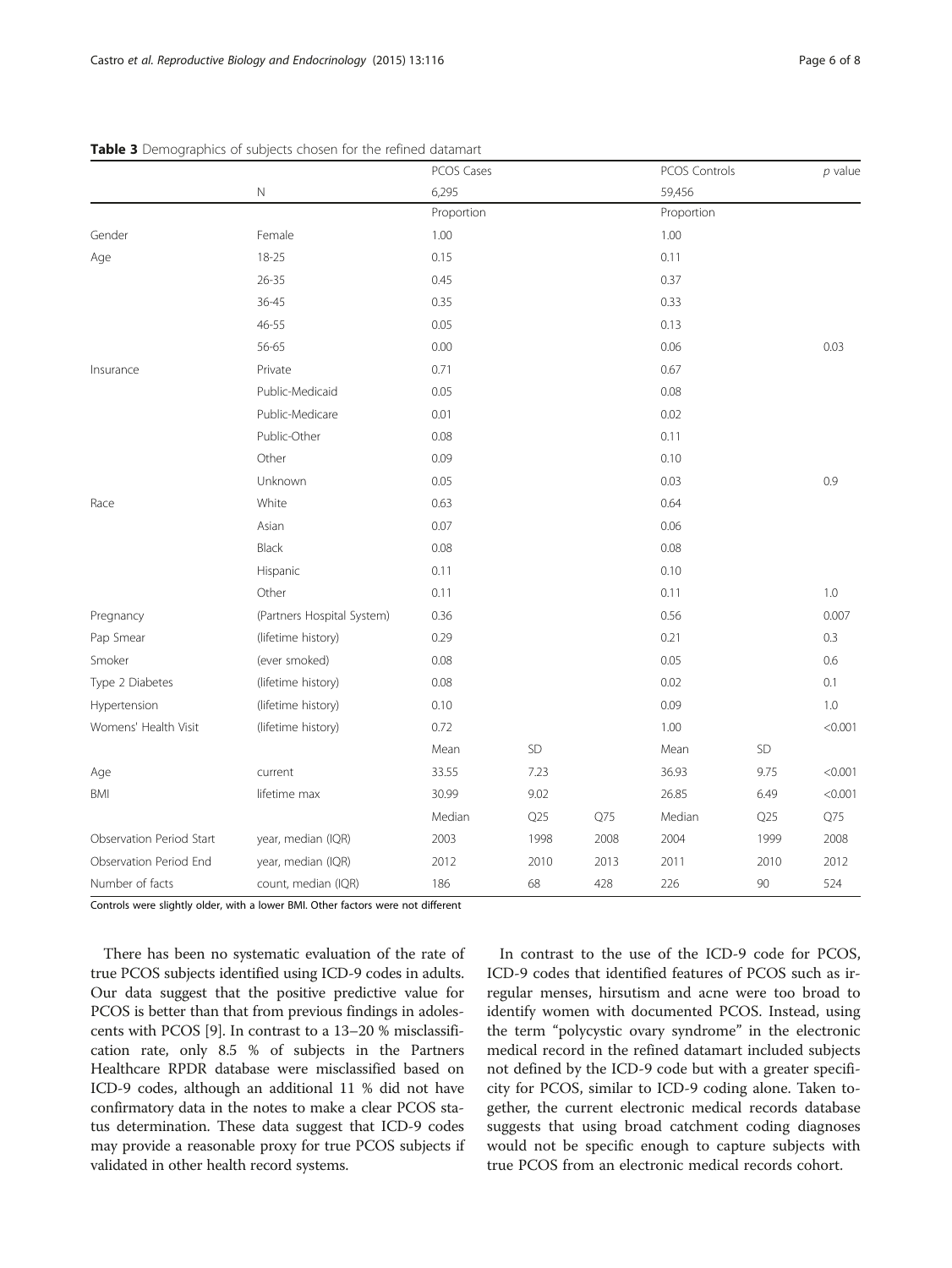<span id="page-6-0"></span>Despite the moderately accurate performance of the ICD-9 code, greater confidence may be needed when using the collected datasets for analysis of fertility, associated medical problems and PCOS features or for collection of anonymized blood samples for study of genetics. The use of an algorithm containing codified data and parameters identified using the clinical Text Analysis and Knowledge Extraction System has the potential to greatly improve the confidence in patient identification. Previous studies demonstrate the superiority of cTAKES/codified data compared to ICD-9 codes for identifying subjects for large scale studies, with ROC characteristics increasing from 54 to 87 % in studies of depression [[18](#page-7-0)]. Similarly, for inflammatory bowel disease, ROC characteristics improved from 86–89 % to 95–96 % [[19\]](#page-7-0). Remarkably, there was a 38 % improvement in identification of rheumatoid arthritis patients using the cTAKES/codified data algorithms. We did not demonstrate such a remarkable improvement in PCOS patient identification using the same method. However, confirmation relied on physician documentation of the cardinal features of PCOS and these were not available in many charts. If the algorithm had been set at a higher cutoff for the positive predictive value, the proportion of definite PCOS subjects would have been greater, but at the expense of subject number.

The advantages of identifying PCOS subjects using cTAKES along with codified data are many. There can be very poor understanding of PCOS among physicians, and misclassification or missed diagnoses are common [[20](#page-7-0)]. As an example in the current study, an ICD-9 code for PCOS was used during a work up that ultimately revealed an exclusionary diagnosis. On the other hand, there can be failure to understand that an elevated laboratory testosterone level is not necessary to make a diagnosis [[21](#page-7-0)] and the ICD-9 code may not be used to indicate a diagnosis that is truly PCOS. These types of patients may be captured by words documented in electronic medical records during the work up. Previous studies also demonstrate that the specialty of the provider influences the criteria required to make a diagnosis of PCOS [[8\]](#page-7-0), resulting in missed diagnoses in some cases. The ability to analyze text may override some of these problems depending on the completeness of the notes utilized.

Indeed, the completeness and detail of the available electronic medical records are the most important factors limiting the algorithm method for identification of PCOS subjects. The algorithm relies on terminology, physical exam findings and an appropriate work up for PCOS. The use of templates that ensure proper documentation may not be flexible if they are not set up for the diagnosis of PCOS. As endorsed by an evidence-based methodology workshop on PCOS [\[2](#page-7-0)], providers are encouraged to use the Rotterdam criteria and to document the criteria through which the diagnosis of PCOS was made. If

adopted, these measures will increase the power of the identification algorithm for large scale recruitment and data analysis. In addition, documenting menstrual cycle parameters [[22](#page-7-0)] will also increase the ability to detect PCOS patients.

#### Conclusions

Within the Partners Healthcare RPDR, an algorithm developed using cTAKES and codified data compared with ICD-9 codes resulted in similar positive predictive values for identifying patients with PCOS. However, the algorithm improved confidence in PCOS case identification. The algorithm will be validated in an independent health care system to evaluate the performance with different health care providers and documentation. If validated, the algorithm may prove an invaluable tool for confident accrual of large numbers of women with PCOS.

### Additional file

[Additional file 1: Figure S1.](dx.doi.org/10.1186/s12958-015-0115-z) Datamart calibration. The circles represent A) the initial broad datamart identified using codified data, B) the second refined datamart in which electronic notes with the words polycystic ovary syndrome or PCOS were found, and C) patients from the entire Research Population Data Registry database, without codified exclusion criteria. The overlap represents patients that were found using both codified data and with a PCOS term in the note (AXB) or patients with a PCOS term in the note and without exclusion criteria (BXC). Of note, patients without exclusion criteria are also found in A and AXB, but are not shown here for clarity. The numbers in the orange circles represent the number of charts with a confirmed PCOS diagnosis over the total number of charts reviewed by an expert (CKW) and the percentage confirmed. The white box indicates the patients with evaluable charts who were not included in the broad definition datamart (no codified terms identified) but who did have a PCOS term in their note and were included in the refined datamart. Table S1. ICD 9 codes for diagnoses and procedures and laboratory values used for inclusion and exclusion in the broad PCOS datamart. Patients were all female, 18-74 years of age (current), with any of the listed parameters measured at Massachusetts General Hospital or Brigham and Women's Hospital. Table S2. Inclusion and exclusion criteria used to create the second refined PCOS datamart. Patients were all female, 18-40 years of age at first identification of any listed parameter from records at Massachusetts General Hospital or Brigham and Women's Hospital. (DOCX 36 kb)

#### Competing interests

C Welt is a consultant for Takeda Pharmaceuticals.

#### Authors' contributions

VC designed the study, analyzed data, wrote and revised the manuscript and approved the final version. YS, SY, SF, CTP, VG, CCK, GS and SM helped design the study, analyzed data and approved the final manuscript. TC and CKW designed the study and analysis, wrote the manuscript and approved the final version.

#### Acknowledgements

Grant funding: Partners Center for Personalized Genetic Medicine: Advancing Translational Genomics through Personalized Medicine Project, R01HD065029 from the Eunice Kennedy Shriver National Institute Of Child Health & Human Development, Award Number 1 UL1 RR025758, Harvard Clinical and Translational Science Center, from the National Center for Research Resources and award 1-10-CT-57 from the American Diabetes Association.